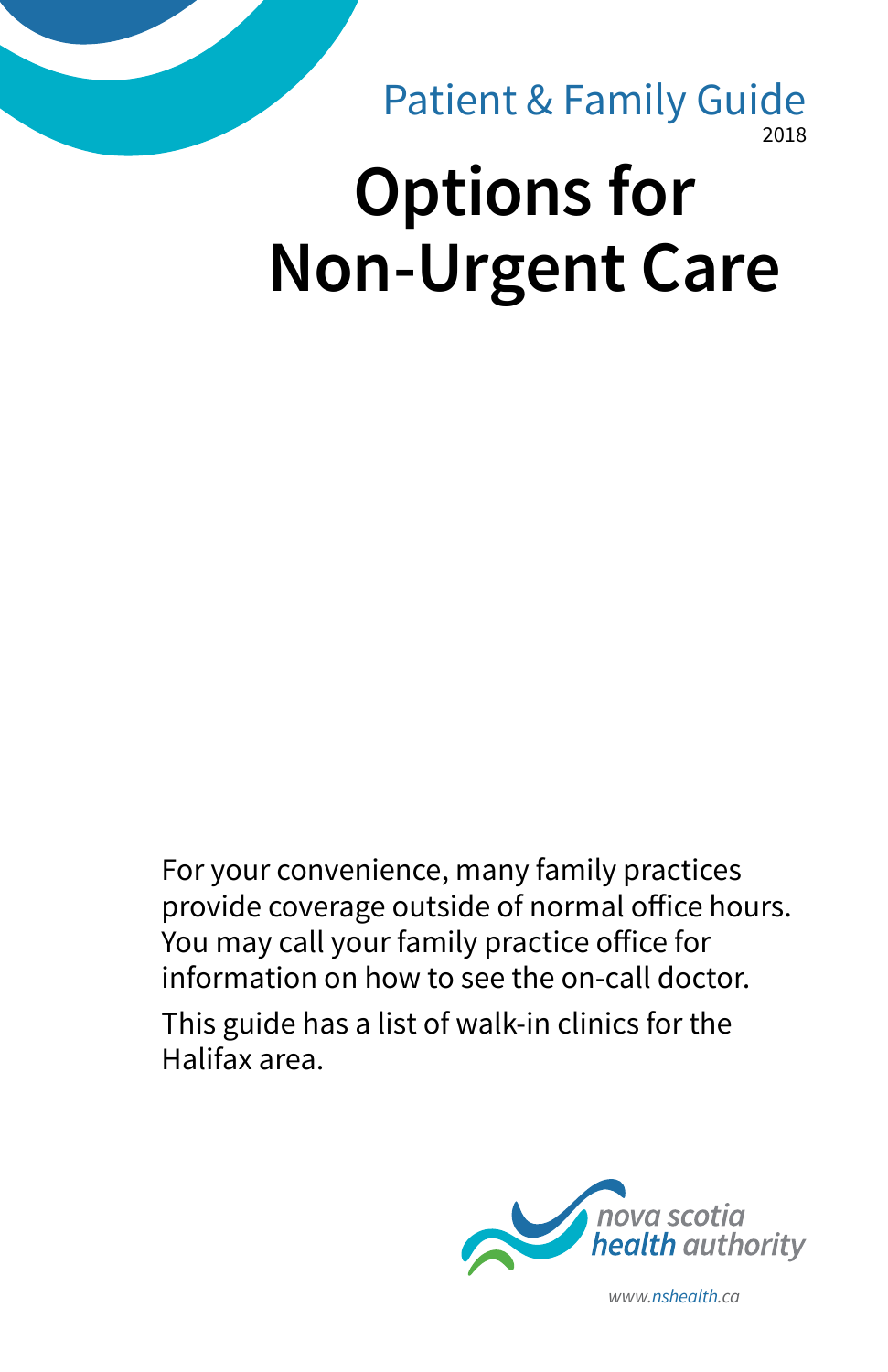Non-urgent care includes any illness or injury for which you would normally visit your family doctor. This may include, but is not limited to, the following:

- › earache
- › colds, cough, sore throat
- › immunizations
- › injections
- › minor cuts or abrasions (scrapes)
- › minor sprains and strains
- › prescription refills
- › rashes

You may check with Triage if you are not sure.

# **If you do not have a family doctor or nurse practitioner:**

Please visit https://needafamilypractice.nshealth.ca or call 811 (Monday to Friday, 10 a.m.  $-6$  p.m.)

# **Community Care Walk-In Clinic**

159 Cobequid Road, Suite 201 — 902-865-5800

# **Family Focus Medical Clinic**

667 Sackville Drive, Suite 207 (Lawtons) 27 Peakview Way (Lawtons) 240 Baker Drive (Lawtons) 5991 Spring Garden Road (Halifax Professional Centre) Joseph Howe Drive (Atlantic Superstore) **902-420-6060 (all locations)**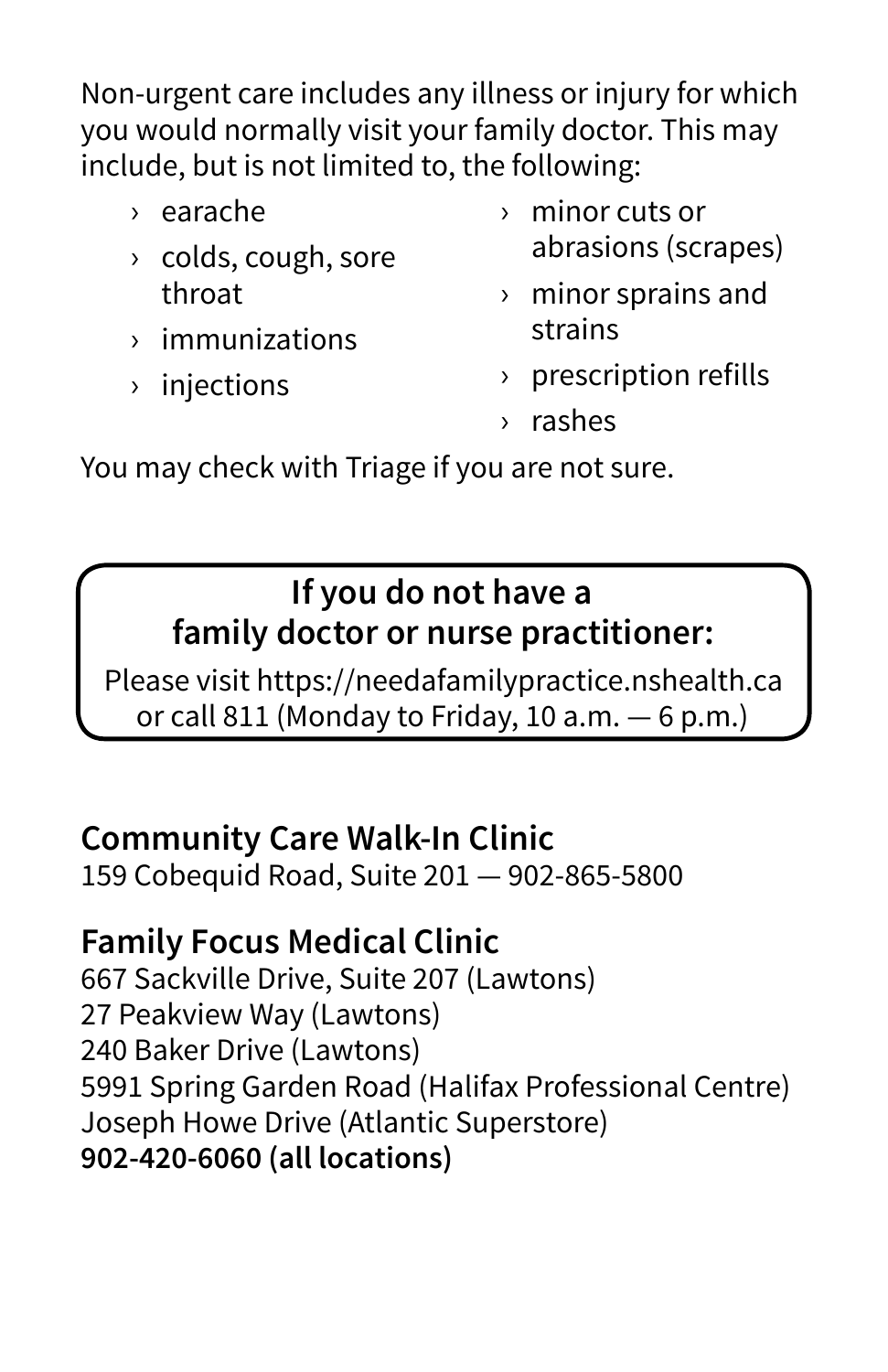### **Lower Sackville Family Care Centre**

745 Sackville Drive — 902-865-3733

**ScotiaMed Family Practice & Walk-In Clinic** 961 Bedford Highway — 902-832-2380

**Bedford Central Medical Clinic** 1650 Bedford Highway — 902-835-4777

# **Hammonds Plains Family Practice & Walk-In Clinic**

2120 Hammonds Plains Road — 902-832-9233

# **Ravines Medical Centre Walk-In Clinic**

535 Larry Uteck Boulevard — 902-407-4380

#### **Regency Family Practice**

366 Lacewood Drive — 902-407-6100

#### **Clayton Park Medical Clinic**

278 Lacewood Drive — 902-445-9600

### **Tantallon Walk-In Clinic**

5110 St. Margaret's Bay Road (Lawtons) 902-826-7200

**Medicine in Motion** 121 Ilsley Avenue, Unit 5 — 902-468-2774

#### **Tacoma Family Medicine & Walk-In**

58 Tacoma Drive, Unit 101 — 902-466-1531

# **Solutions Family Medical Clinic & Walk-In**

650 Portland Street (Atlantic Superstore) 902-477-7656